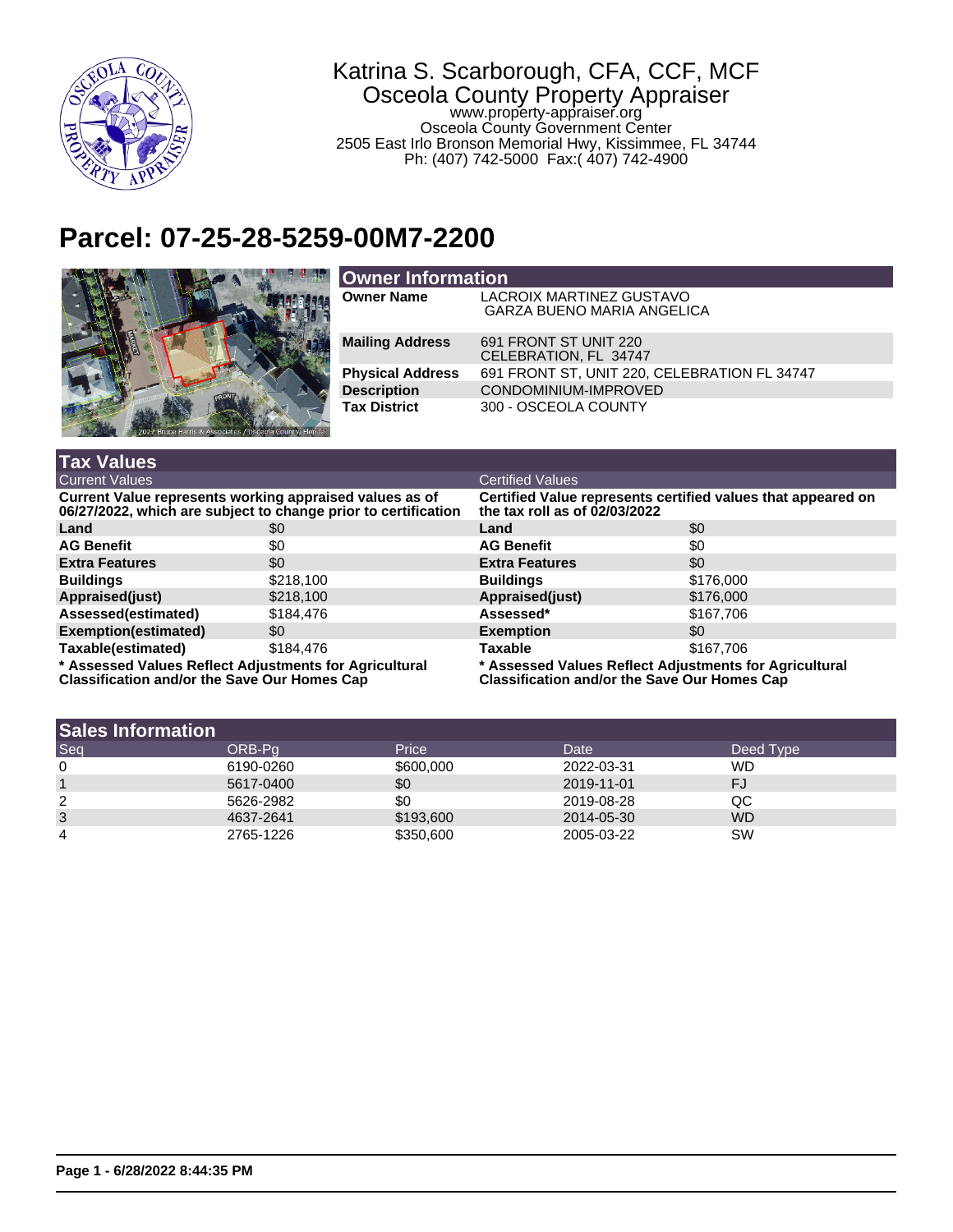| Land Information - Total Acreage: 0.05 |       |       |           |            |
|----------------------------------------|-------|-------|-----------|------------|
| <b>Land Description</b>                | Units | Depth | Land Type | Land Value |
| CONDO UNIT IMPROVED                    | 1.00  | 0.00  | UT        |            |

| <b>Building Information</b> |               |                      |                                    |
|-----------------------------|---------------|----------------------|------------------------------------|
| <b>Building 1</b>           |               |                      |                                    |
| <b>Description</b>          | CONDO - VILLA | <b>Bedrooms</b>      | 2                                  |
| <b>Year Built</b>           | 1996          | <b>Bathrooms</b>     | 2                                  |
| Value                       | \$218,100     | <b>Fixtures</b>      |                                    |
| <b>Actual Area</b>          | 1280          | <b>Roof Cover</b>    | 7 STANDING SEAM METAL              |
| <b>Heated Area</b>          | 1280          | <b>Exterior Wall</b> | $(1.00)$ 6 SIDING ABOVE<br>AVERAGE |
| Building 1 subarea          |               |                      |                                    |
| <b>Description</b>          | Code          | <b>Year Built</b>    | <b>Total Sketched Area</b>         |
| <b>UPPER STORY FINISHED</b> | <b>USF</b>    | 1996                 | 640                                |
| <b>BASE AREA</b>            | <b>BAS</b>    | 1996                 | 640                                |

**Legal Description**

**Legal Description** TOWN CENTER CONDOMINIUM CB 7 PG 39 OR 2607/921 BLDG M-7 UNIT 220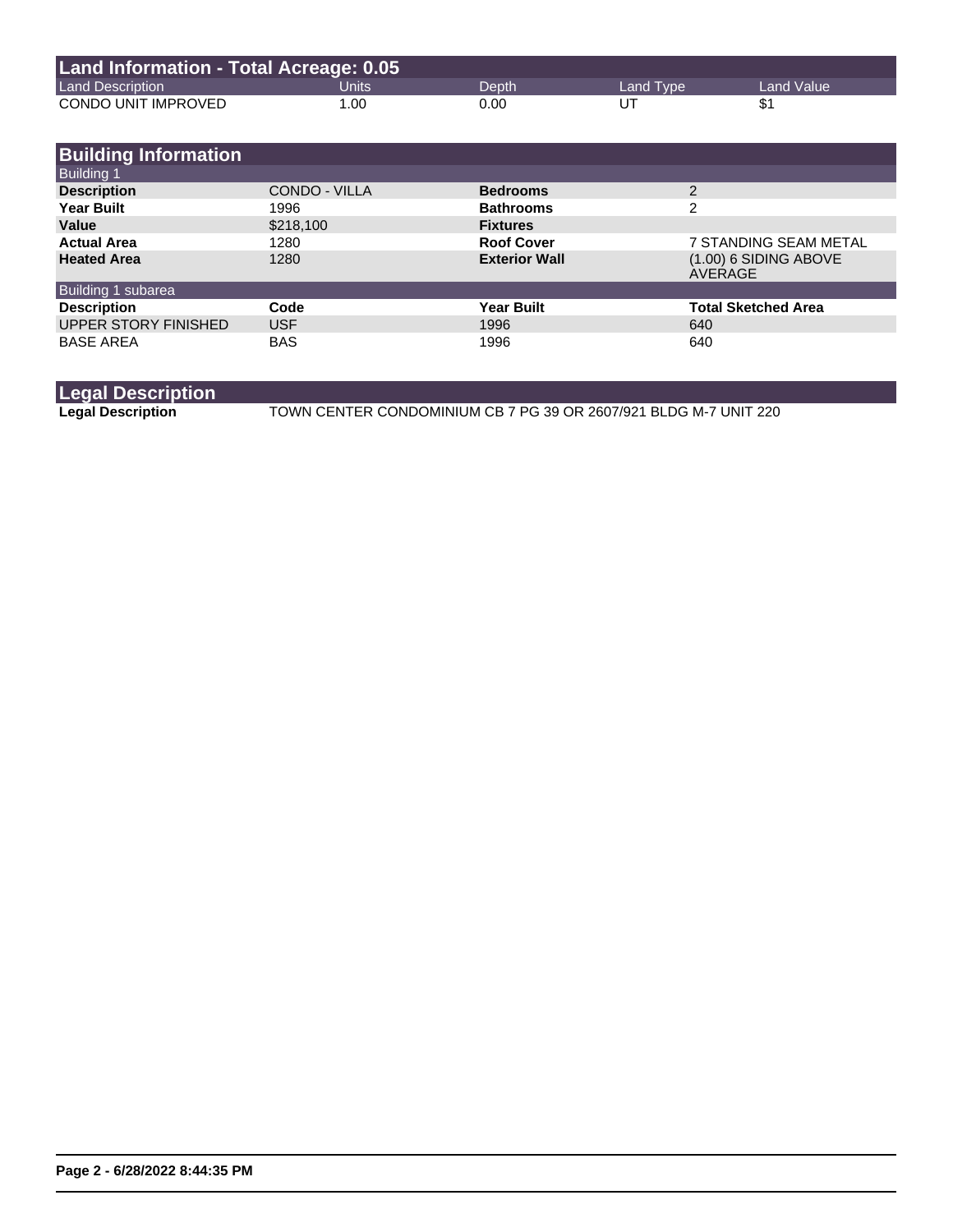## Image Not Available